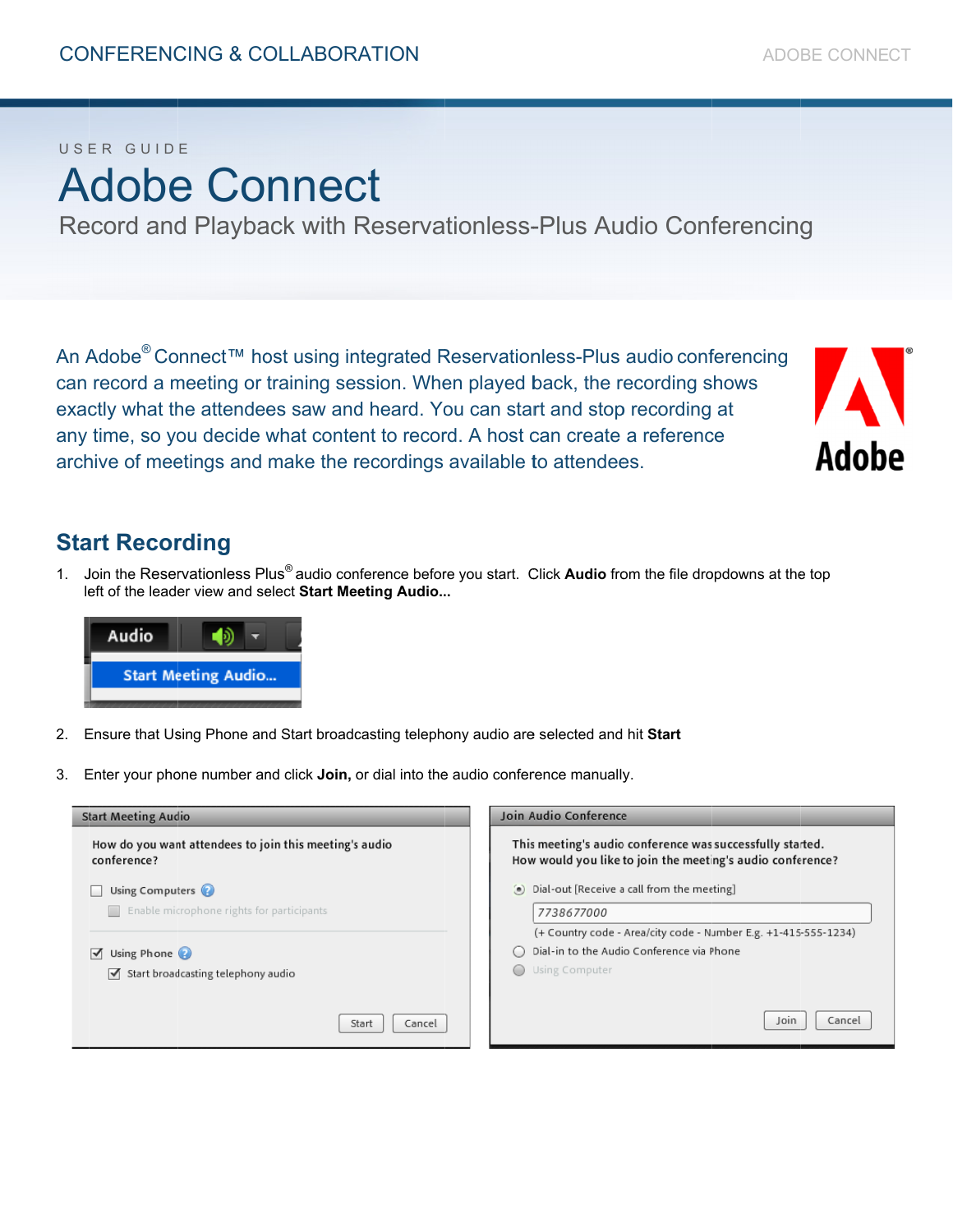4. From the menu bar, select **Meeting** and then **Record Meeting**.



5. In the **Record Meeting** dialog box, enter a name and summary for the meeting recording.

| <b>Record Meeting</b>   |              |
|-------------------------|--------------|
| Name                    |              |
| Adobe Meeting Recording |              |
| Summary                 |              |
|                         |              |
|                         |              |
|                         |              |
|                         |              |
|                         |              |
|                         | Cancel<br>OK |
|                         |              |

6. A recording icon (red circle) appears in the menu bar to indicate that the meeting is being recorded.



If a problem occurs during the recording, an error message appears in the upper right corner of the window. You can try to reconnect to the conference audio, record the meeting without audio, or stop recording the meeting.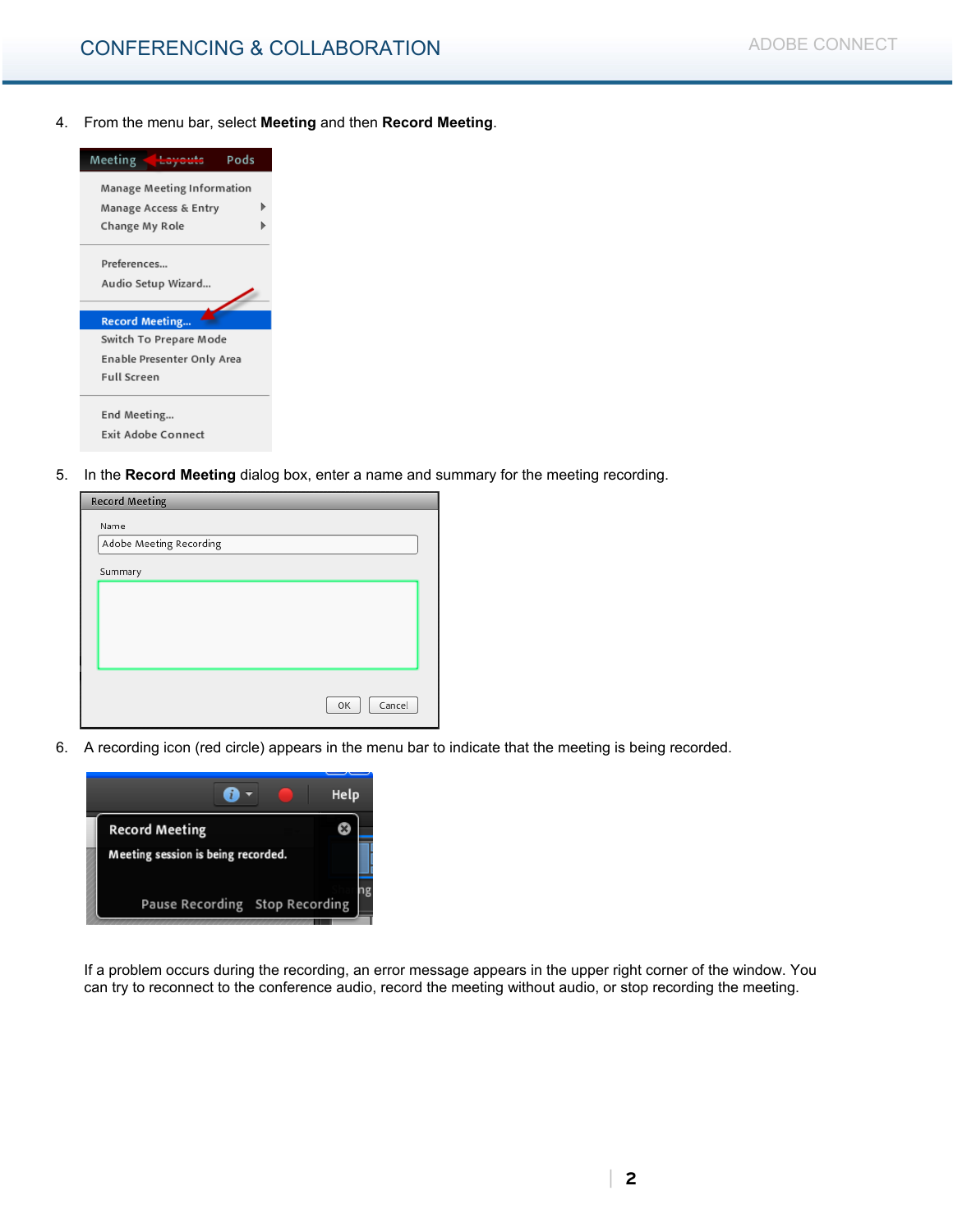#### **Pause Recording**

Place the pointer over the red circle in the menu bar, and click the link to stop from the pop-up menu.



Or select **Meeting** and then **Pause Meeting** to remove the check mark from the menu bar. The meeting recording is saved and is available for playback at any time.

| Meeting                | Layouts                    | Pods |
|------------------------|----------------------------|------|
|                        | Manage Meeting Information |      |
|                        | Manage Access & Entry      |      |
| Change My Role         |                            |      |
|                        |                            |      |
| Preferences            |                            |      |
|                        | Audio Setup Wizard         |      |
|                        |                            |      |
| <b>Pause Recording</b> |                            |      |
| Stop Recording         |                            |      |
|                        | Switch To Prepare Mode     |      |
|                        | Enable Presenter Only Area |      |
| <b>Full Screen</b>     |                            |      |
|                        |                            |      |
| End Meeting            |                            |      |
|                        | <b>Exit Adobe Connect</b>  |      |

To resume a recording, select **Resume Recording** from the Meeting dropdown or select **Resume Recording** from the pop-up menu after clicking the red recording icon.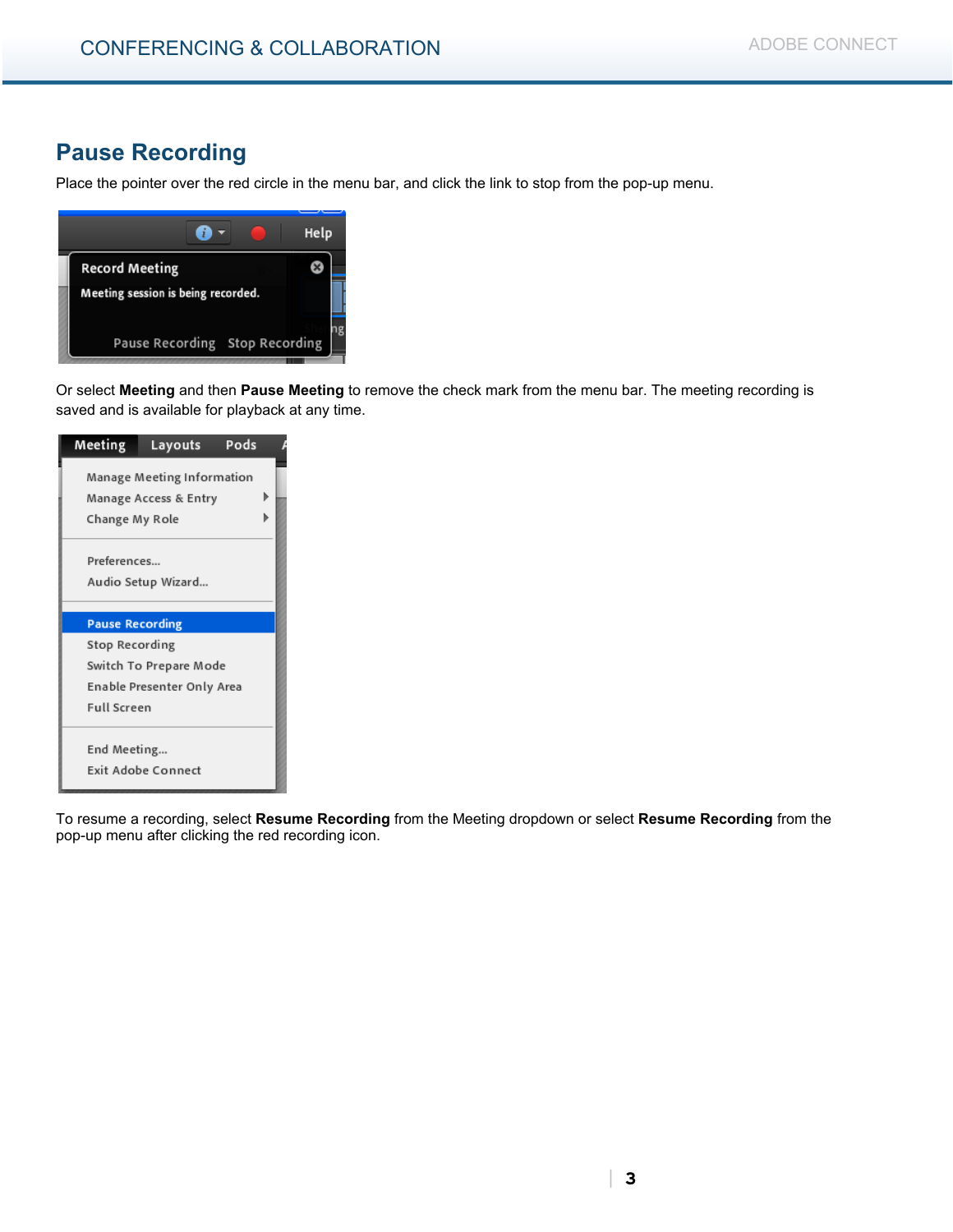## **Stop Recording**

Place the pointer over the red circle in the menu bar, and click the link to stop from the pop-up menu.



Or select **Meeting** and then **Record Meeting** to remove the check mark from the menu bar. The meeting recording is saved and is available for playback at any time.



#### Managing Recorded Meetings

You can view all recordings made for a particular meeting, change permissions, rename, or move a recording, or view a content report for a recording. Also, a recorded meeting can be used as content for another meeting. (If a recording has been edited, edits are preserved if the recording is moved to the Content library.)

**Note:** Adobe Connect administrators can change pod, sharing, and other settings to adhere to standards for governance. These settings affect the layout of meeting rooms and what you can do in meeting rooms. For more information, see Working with compliance and control settings.

#### **View List of Recorded Meetings**

If you are an administrator or have Manage Permissions for a meeting folder, you can view a list of all recordings that have been created from a meeting room.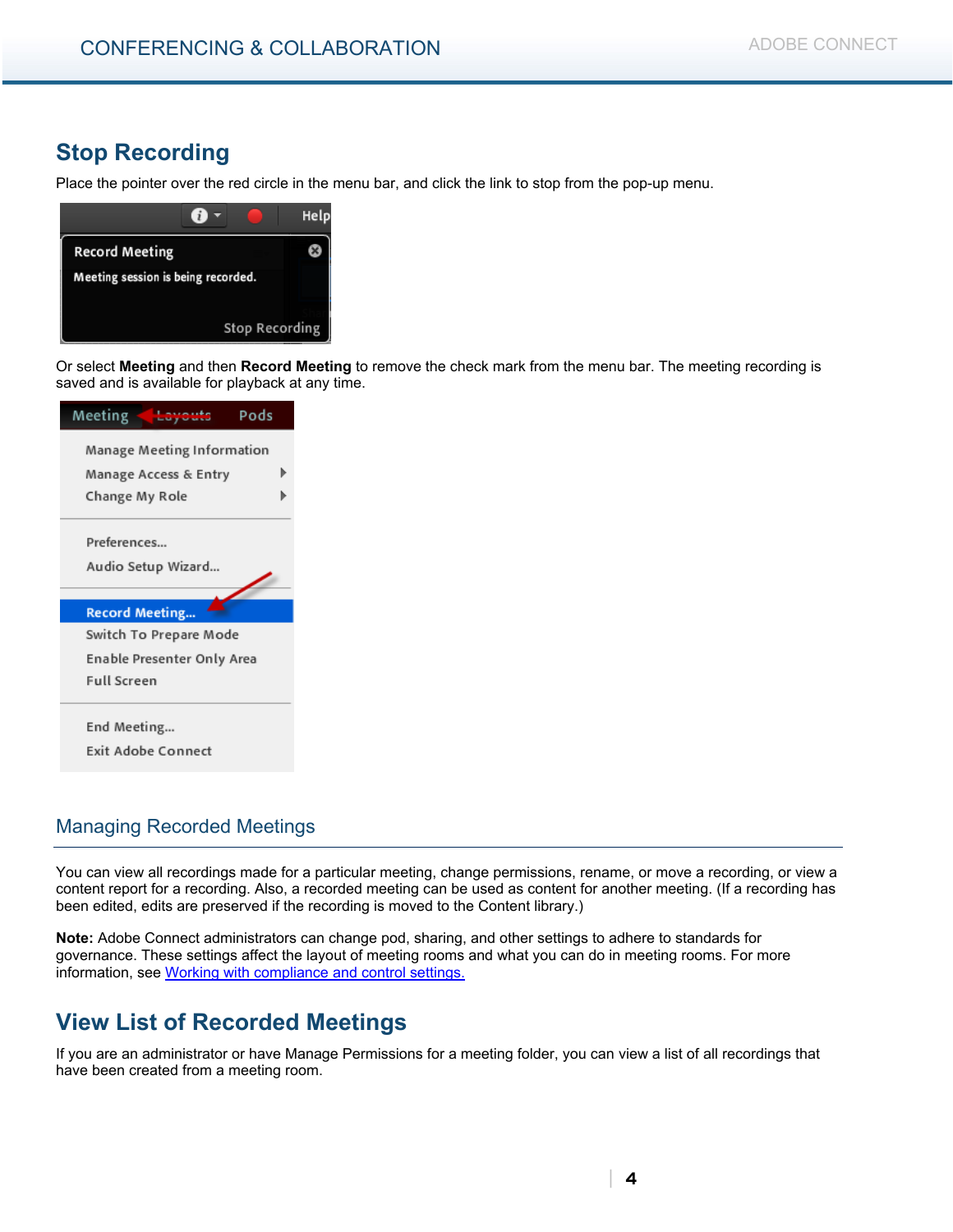- 1. Click the **Meetings** tab at the top of the Connect Central home page.
- 2. If there is more than one meeting folder, navigate to the folder that contains the meeting.
- 3. Click the meeting name in the list.
- 4. In the Meeting Information page, click the **Recordings** link on the navigation bar.

|                                                       | Shared Meetings   User Meetings   My Meetings   Meeting Dashboard                                                 |
|-------------------------------------------------------|-------------------------------------------------------------------------------------------------------------------|
|                                                       | User Meetings > Viser@example.com > Meekly Team Meeting                                                           |
|                                                       | Meeting Information   Edit Information   Edit Participants   Invitations   Uploaded Content (Recordings ) Reports |
|                                                       |                                                                                                                   |
|                                                       |                                                                                                                   |
| Name:                                                 | <b>Weekly Team Meeting</b>                                                                                        |
|                                                       |                                                                                                                   |
| <b>Meeting Information</b><br>Summary:<br>Start Time: | 02/09/2008 10:30 AM                                                                                               |

Navigating to the Recordings link

#### **Move Recordings to Content Library**

To move meeting recordings (recordings associated with a meeting in a Meetings library folder) to the Content library, you must be an administrator or a user with permissions to manage that specific Meetings library folder.

Moving a meeting recording to the Content library is useful if you want to give access permissions to a different group of people than the people originally invited to the meeting.

**Note:** To make a recording available to anyone in the world that is given the recording URL, see about offline recordings.

- 1. Click the **Meetings** tab at the top of the Connect Central home page.
- 2. Navigate to the meeting that has recordings you want to move.
- 3. Click the meeting name in the list.
- 4. In the Meeting Information page, click the **Recordings** link on the navigation bar.
- 5. Select the check box to the left of any recording that you want to move.
- 6. Click **Move To Folder** on the navigation bar. Navigate to the folder location in the Content library where you want to move the recording by clicking the folder titles or **Up One Level**. (As you navigate, the new destination appears in the upper-right of the Connect Central window.)
- 7. Click **Move**.

#### **Delete a Recording**

To delete a meeting recording associated with a meeting, you must be an administrator or a user with permissions to manage that specific Meetings library folder. When you do delete a recording, you are deleting it from the Meetings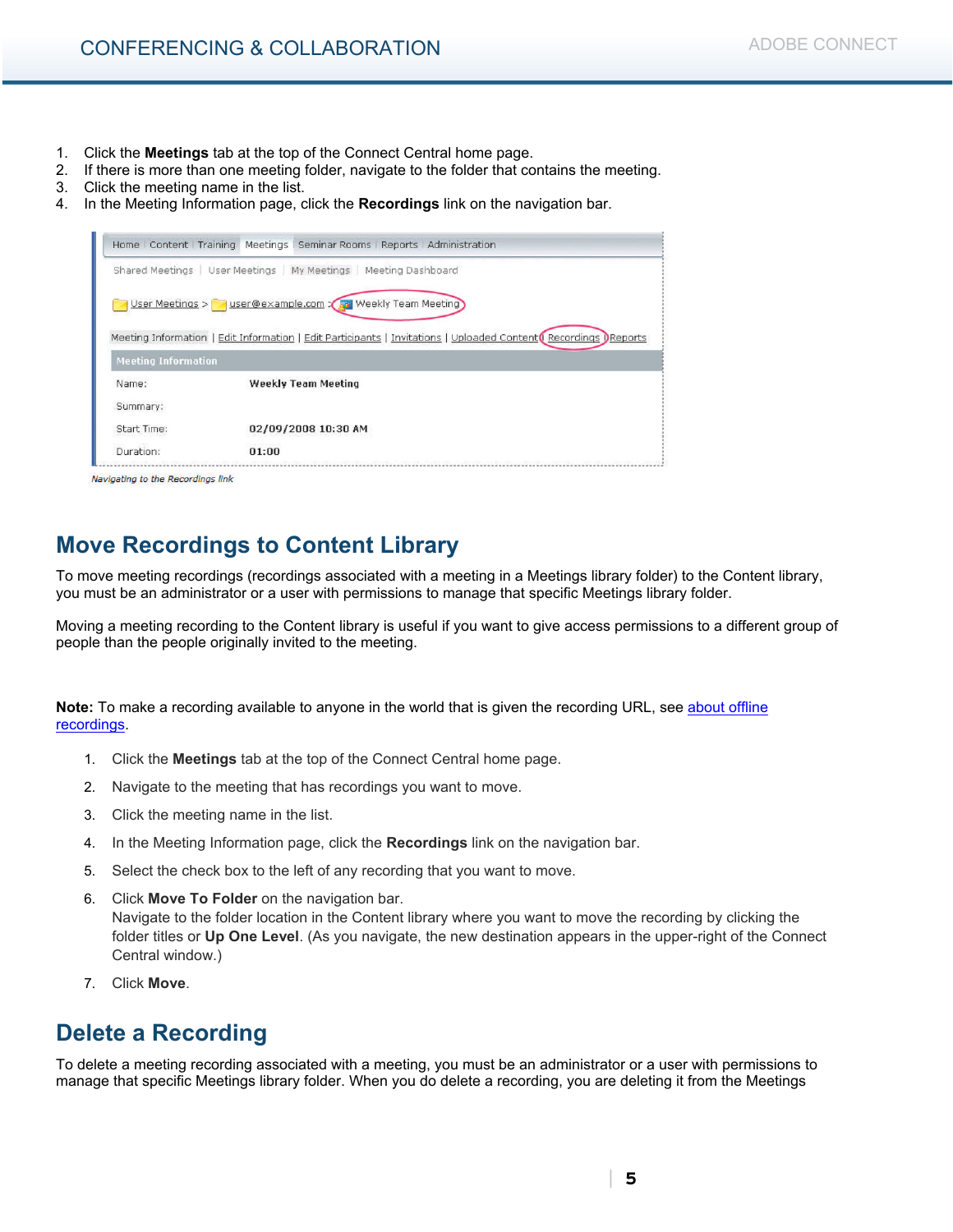library. (This process does not delete the recording from the Content library if you moved it there previously. To delete a meeting recording you moved to the Content library, see Delete a file or folder.)

- 1. Click the **Meetings** tab at the top of the Connect Central home page.
- 2. Navigate to the meeting that has recordings you want to delete.
- 3. Click the meeting name in the list.
- 4. In the Meeting Information page, click the **Recordings** link on the navigation bar.
- 5. On the Recordings page, select the check box to the left of any recording you want to delete.
- 6. Click **Delete** above the list.
- 7. Click **Delete** on the confirmation page.

## **Recording Playback**

A host or presenter can make the recording URL available so attendees can play the recording. Every recording is automatically assigned a unique URL and is stored on the Recordings tab for the meeting room in Connect Central.

When you play a recording, a recording navigation bar appears in a space below the meeting room. For optimal performance, a high-speed Internet connection is recommended for recording playback.

|  | Ш | PLAYING | 0:01:06<br><b>STATISTICS</b> |
|--|---|---------|------------------------------|

Recording navigation bar

- A. Hide toolbar
- B. Show/Hide archive transcript
- C. Pause/Play toggle button
- D. Status bar
- E. Elapsed time

You control who has access to the recording. Any user who is invited to the meeting or virtual classroom as a host and has rights to browse to the Connect Central application where the recording is stored, can view the recording and see information such as permissions. Any user invited to the meeting or virtual classroom using the invitees or enrollees tabs in Connect Central can view the recording if given the recording URL.

Other users can be given access by using the recording public/private option (the default is private). Changing the option to public gives anyone in the world with the URL and access to the server (if the server is accessible on the Internet, this means everybody in the world) the ability to view the recording. Another option is to move the recording to the Content Library and set specific user permissions (moving the recording to the Content Library is an irreversible action.)

## **Recording Playback from Connect Central**

**For hosts and presenters**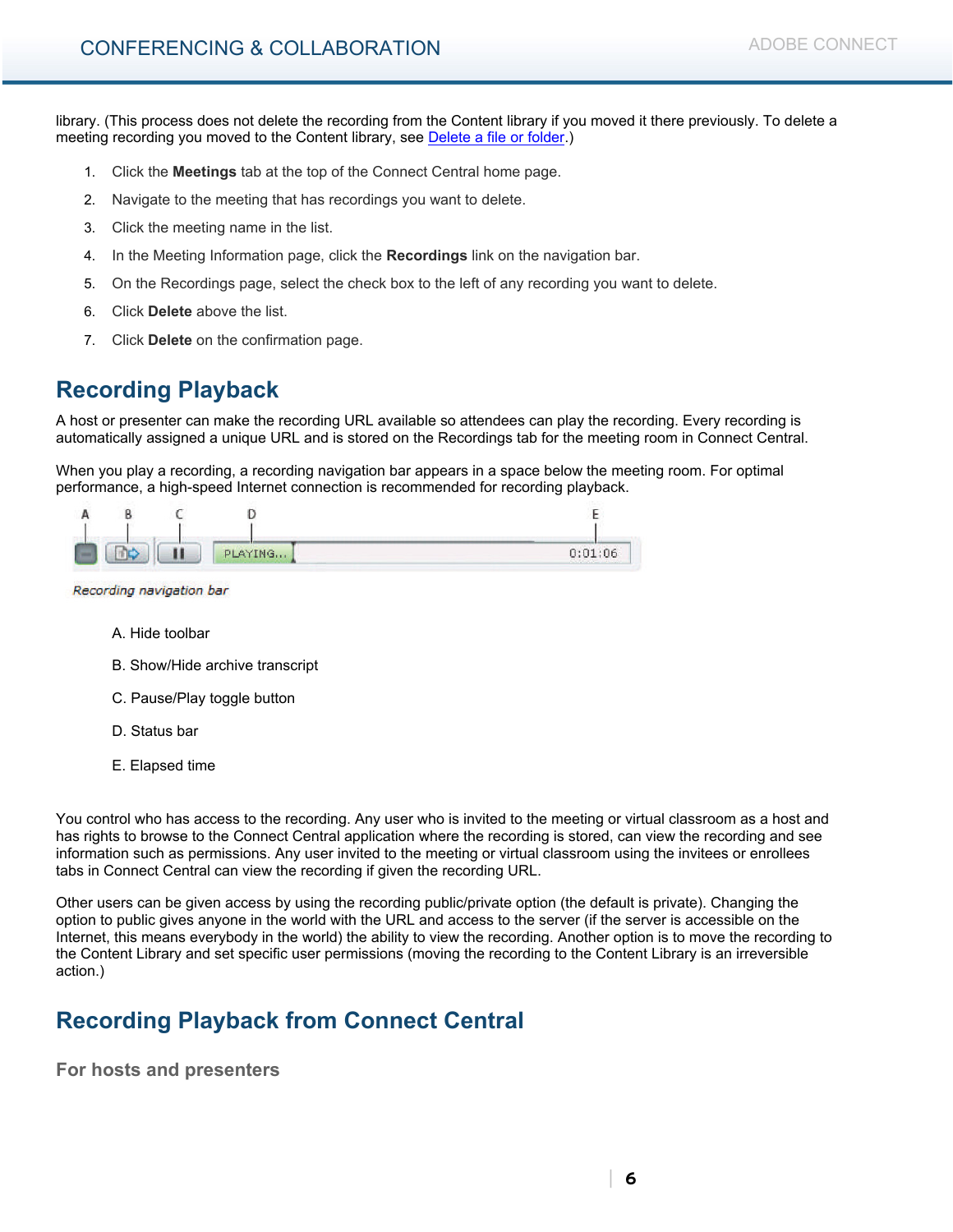- 1. From the Connect Central home page, do one of the following:
	- Click **Meetings** and then click the name of the meeting that includes the recording.
	- Click **Training** and then click the name of the virtual classroom that includes the recording.

#### 2. Click **Recordings**.

- 3. Click the name of the recording, then do one of the following:
	- To view the last edited version of the recording, click **URL For Viewing**.
	- To view the full, original, unedited version of the recording, click **View Original**.

You either view the original version of the recording or the latest edited version; multiple edited versions of the recording are not saved. (If the recording was never edited, the **URL For Viewing** is the same as **View Original**.)

#### **Recording Playback from a URL**

Hosts and presenters most often tell attendees about a recording by sending an e-mail message containing a URL link to the recording.

Click the recording URL that the presenter sent to you.

The recording opens in your browser and is ready for playback. If you are unable to open the recording, you may not have been granted rights to access the recording.

## **Editing Recordings**

After recording a meeting or training session, you can use the built-in editor to remove sections of the recording. This is useful if the recording contains periods of silence or unnecessary information.

Tips for editing recordings:

• To edit a meeting or virtual classroom recording in the Content library, you must have Manage or higher permissions for the recording. (If you created the meeting or virtual classroom, you have these rights by default.)

To edit a recording under Meeting > Recordings or Training > Recordings, you must have Host permissions.

- After editing a recording, the last edited version is saved and includes all information from earlier editing sessions. The link used to deploy your recording does not change after editing. Users given the link and rights to access the recording see the most recent version saved, including any edits that were made.
- Multiple users can open a recording in edit mode at the same time and no warning is displayed that the recording is already being edited by another user. However, after one user saves their changes, others that may be editing the recording at the same time receive an error when they try to save their changes.

Editing a recording is useful if the recording contains sections of silence or unnecessary information that you want to remove before making the recording available.

- 1. From the Adobe Connect central home page, do one of the following:
	- Click **Meetings** and then click the name of the meeting that includes the recording.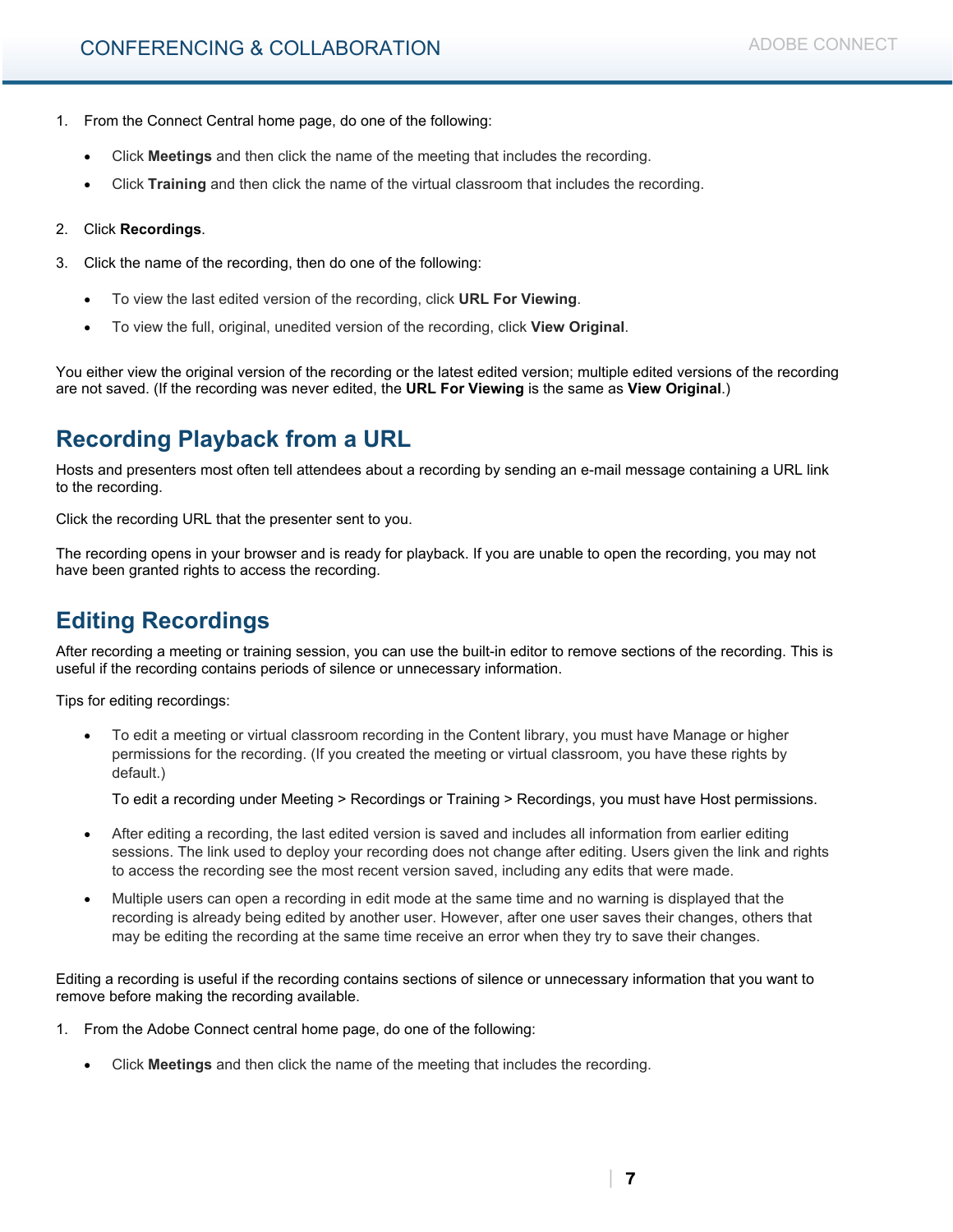• Click **Training** and then click the name of the virtual classroom that includes the recording

#### Click **Recordings**.

| Edit Information   Edit Participants   Invitations   Uploaded Content   Recordings   Reports<br>Meeting Information |        |                                       |                               |               |                       |                             |          |  |
|---------------------------------------------------------------------------------------------------------------------|--------|---------------------------------------|-------------------------------|---------------|-----------------------|-----------------------------|----------|--|
| Move To Folder<br>Make Public<br>Make Private<br>Delete                                                             |        |                                       |                               |               |                       |                             |          |  |
| Rame >                                                                                                              |        | <b>Edit   View Original   Offline</b> |                               | <b>Access</b> | Recording Date >      | Current Duration Duration ▶ |          |  |
| Dan's Meeting Room 9                                                                                                | Edit   |                                       | Make Offline <b>P</b> Private |               | 05/03/2010 10:53 PM - |                             | 00:01:22 |  |
| <b>Widget Training 101</b>                                                                                          | Edit - |                                       | Make Offline <b>Private</b>   |               | 05/03/2010 10:51 PM - |                             | 00:00:43 |  |

2. Click **Edit** next to the recording that you want to edit. The Editing Player appears and the recording begins to play.



3. Watch the recording to search for places that require editing or drag the progress line in the Playing bar to a specific location in the recording.



- 4. Use the selection markers  $\triangleq$  to specify the areas of the recording you want to remove and click **Cut**.
	- (Optional) If necessary, click **Undo** to remove the last action.

The **Undo** option is available after you have made one or more edits during the current editing session, but before you have clicked **Save**. Edits made since last save are removed one at a time in reverse order. You cannot undo any edits made before clicking **Save**.

• (Optional) If necessary, click **Revert to Original**.

The Revert option deletes all edits that have ever been made and restores the recording to its original state.

5. Continue marking sections for removal. When you are finished, click **Save.**

Further, you can opt to hide panels that were available during the initial play through

1. Select Settings at the bottom right hand corner.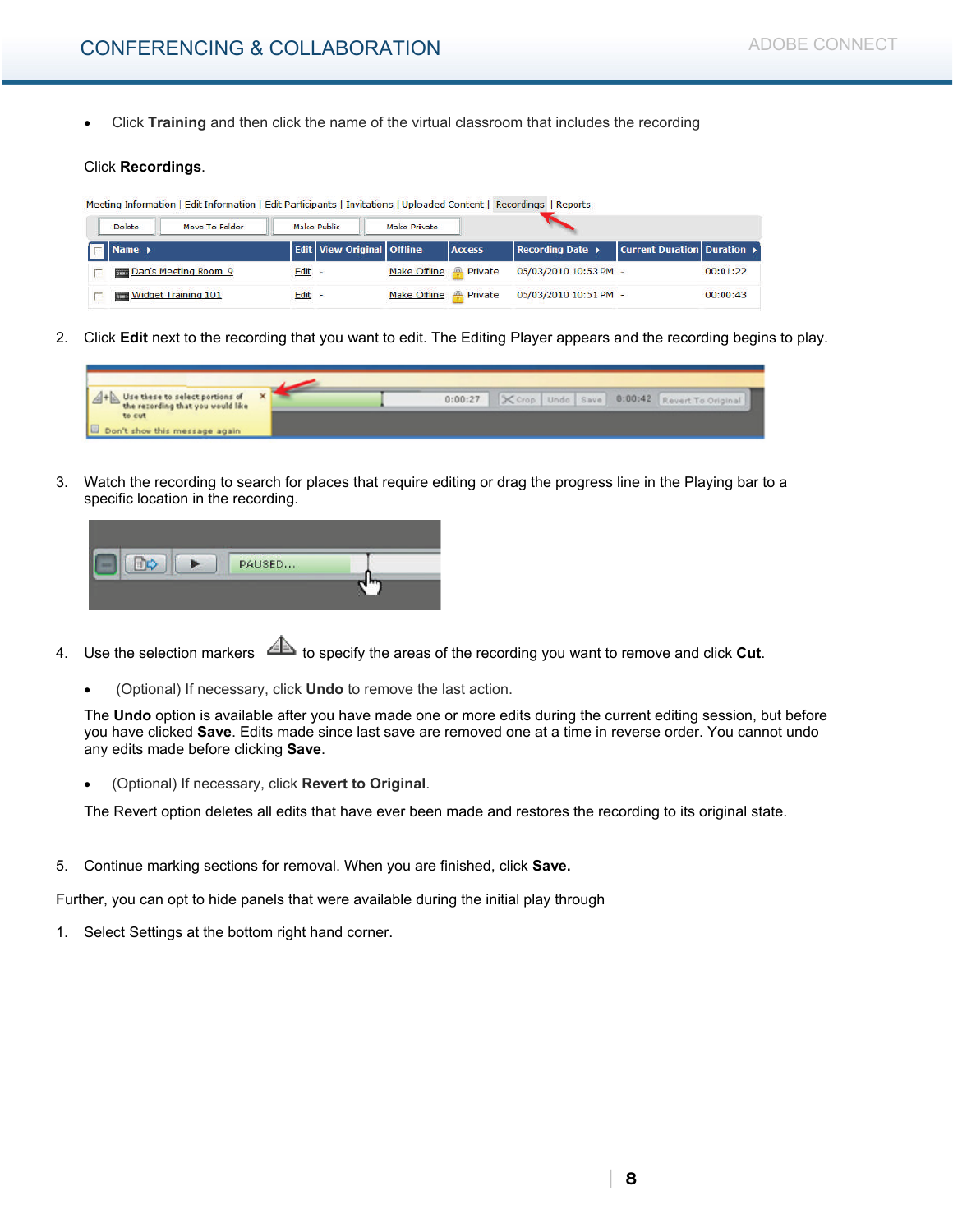| Settings                                |                |
|-----------------------------------------|----------------|
| General                                 |                |
| Hide names of attendees during playback |                |
| <b>Hide Pods</b>                        |                |
| Chat Pods                               |                |
| Attendee Pod                            |                |
| Q&A Pod                                 |                |
|                                         |                |
|                                         | Cancel<br>Done |
| Settings                                |                |

2. Once you have selected to hide any pods, select Done to remove those from subsequent playback.

Lastly, one of the better kept secrets of edited recording is to add bookmarks for future viewers detailing which portions are the most pertinent for viewing.

1. Select the small arrow in the playback screen on the far left hand side

| https://intercall.preview.adobeconnecl |
|----------------------------------------|
| Share                                  |
|                                        |
|                                        |
|                                        |
|                                        |
|                                        |
|                                        |
|                                        |
|                                        |
|                                        |
|                                        |
|                                        |
|                                        |
|                                        |
|                                        |
|                                        |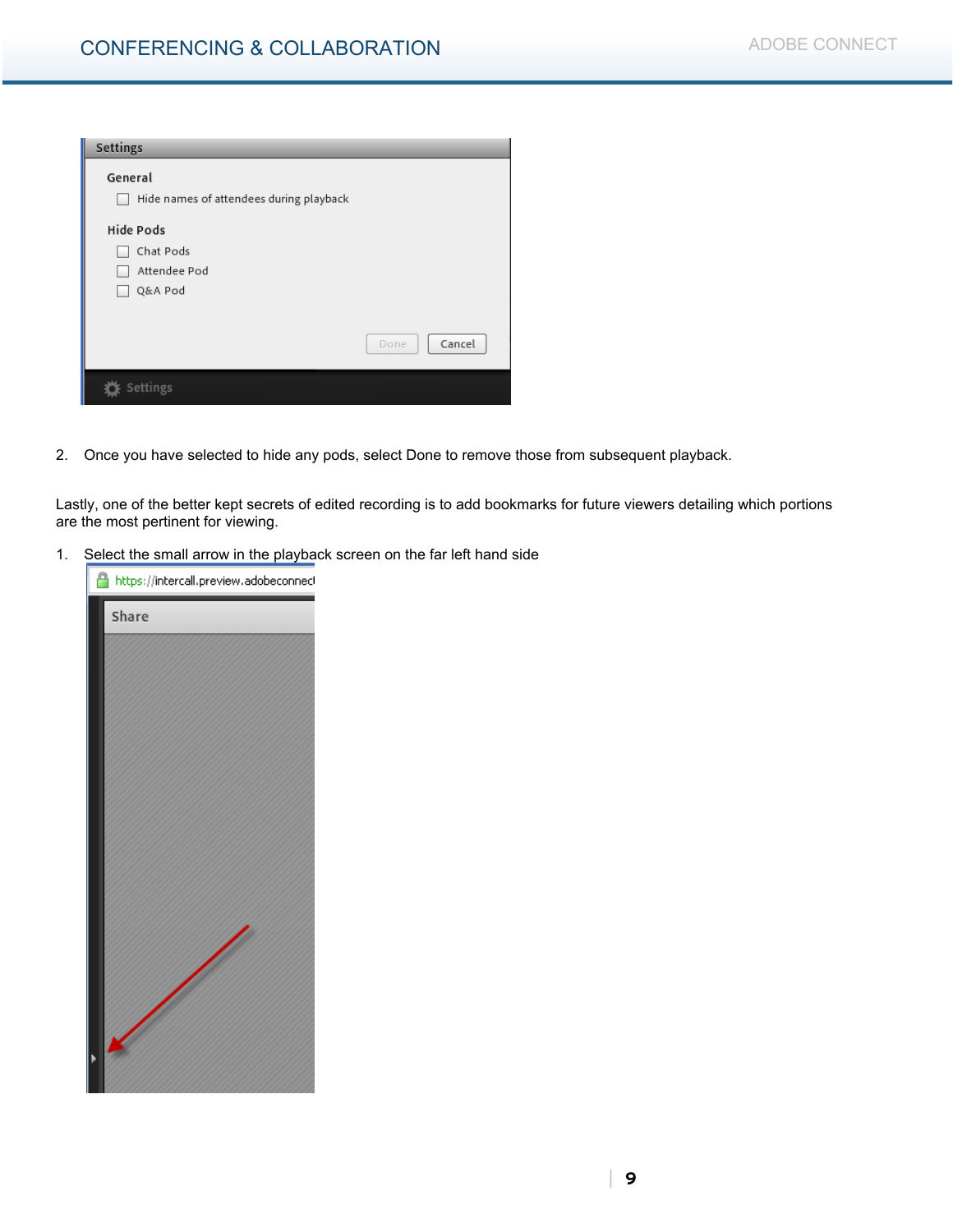- 
- 2. Select the Add Bookmark Icon **Fighter** from this menu to add subject headings based on playback.

|  |  |               | Add Bookmark                              |
|--|--|---------------|-------------------------------------------|
|  |  |               | $\mathbb{E}[\mathbf{0}]:=\mathbf{0}$<br>0 |
|  |  |               | <b>Discuss Pricing</b>                    |
|  |  |               | Notes                                     |
|  |  |               |                                           |
|  |  |               | Cancel<br>Done                            |
|  |  | $\mathcal{L}$ |                                           |

3. Once complete, viewers will be able to see a list of times and subjects for easy playthrough.

| <b>Events Index</b>                       |  |
|-------------------------------------------|--|
| Search                                    |  |
| Filter Events $\,\,\blacktriangleright\,$ |  |
| Bookmarks<br>M                            |  |
| $\blacktriangledown$ Sharing [0:00:00]    |  |
| Discuss Pricing<br>. .                    |  |
| Watch Video                               |  |

#### **Offline Recordings**

If you have a meeting recording and want people who do not have access to a Connect server to view the recording, you can create an offline version. The offline recording is saved as a single .FLV file.

The following are some tips for offline recordings:

- Set your screen resolution high enough to include all activities that occurred in the original meeting. Adobe recommends setting resolution to 1024 x 768.
- Leave the recording controls toolbar minimized. If this toolbar is in view, it is also recorded.
- Avoid network or system intensive activities such as installing software or downloading files during the recording process.
- Disable your screen saver and monitor power settings before proceeding.
- Creating an offline recording takes approximately the same amount of time as the duration of the original meeting recording.
- You can minimize the offline recording window or view other windows on top of it while creating your offline recording without interfering with the contents of your recording.

|

**10**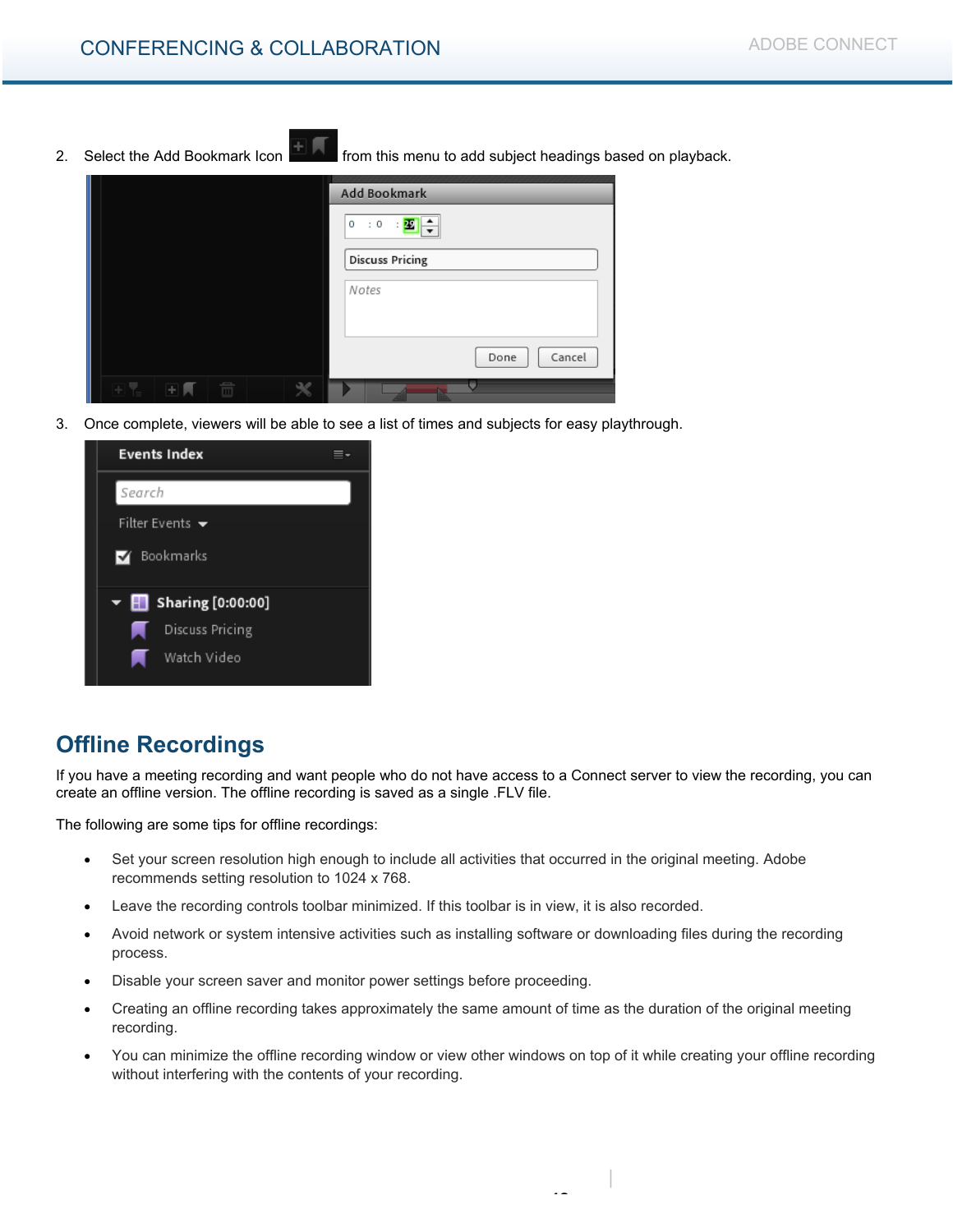- Ensure that you have the Connect Add-in installed before starting an offline recording. (You can check if you have the Add-in installed by entering a meeting or virtual classroom and seeing if you are prompted to install the Add-in.)
- The finished .FLV file can be viewed in a .FLV player (such as Adobe® Media Player), placed on a CD, placed on a server that can play .FLV files to users, embedded into a presentation, e-mailed to users to play within their own local .FLV player, or uploaded to the Connect Content library (users can download the file from the library).
- Click **Pause/Resume** to temporarily stop creation of the offline recording as necessary. This can be useful if you must download a large file and do not want to strain system resources or if you must attend a live meeting. When you click **Resume**, the recording continues from where it was paused. The finished recording is one continuous file regardless of how many times you paused and resumed recording.
- **Stop and Save** ends the creation of a recording. This is useful if you only want to record a portion of a meeting or virtual classroom, for example, the first ten minutes. Also, use **Stop and Save** to break a long meeting or virtual classroom session into smaller recordings. For example, if you have a two-hour virtual classroom session, you can create four half-hour recordings. You would start the recording and after 30 minutes, click **Stop and Save**. Then, if you click **Start New** again, you resume recording from where you left off. (The **Start New** option is only available after clicking **Stop and Save**.)

## **Creating an Offline Recording**

- 1. From the Connect Central home page, do one of the following:
	- Click **Meetings** and then click the name of the meeting for which you want to make an offline recording.
	- Click **Training** and then click the name of the virtual classroom for which you want to make an offline recording.
	- Click **Content library** and then click the name of the meeting or virtual classroom for which you want to make an offline recording.
- 2. Click **Recordings**.
- 3. Next to the specific recording you want to use, click **Make Offline**.

| <b>Offline Recording</b>                                                                                                             |  |  |  |  |  |
|--------------------------------------------------------------------------------------------------------------------------------------|--|--|--|--|--|
| Playing back your recording will allow you to save it to your local<br>machine.                                                      |  |  |  |  |  |
| Set your screen resolution high enough to include all activities that<br>occured in the original meeting. 1024 x 768 is recommended. |  |  |  |  |  |
| Avoid network or system intensive activities such as installing software or<br>downloading files during the recording process.       |  |  |  |  |  |
| Disable your screen saver and monitor power settings before proceeding.                                                              |  |  |  |  |  |
| Don't show this message again<br>Proceed with Offline Recording                                                                      |  |  |  |  |  |

4. In the Offline Recorder, specify a location for the finished .FLV file. (If Help text appears, click **Proceed with Offline Recording**.)

| File name:    | Widget Training 101_0 | ٠ | Save   |
|---------------|-----------------------|---|--------|
| Save as type: | Flash Video (".flv)   |   | Cancel |